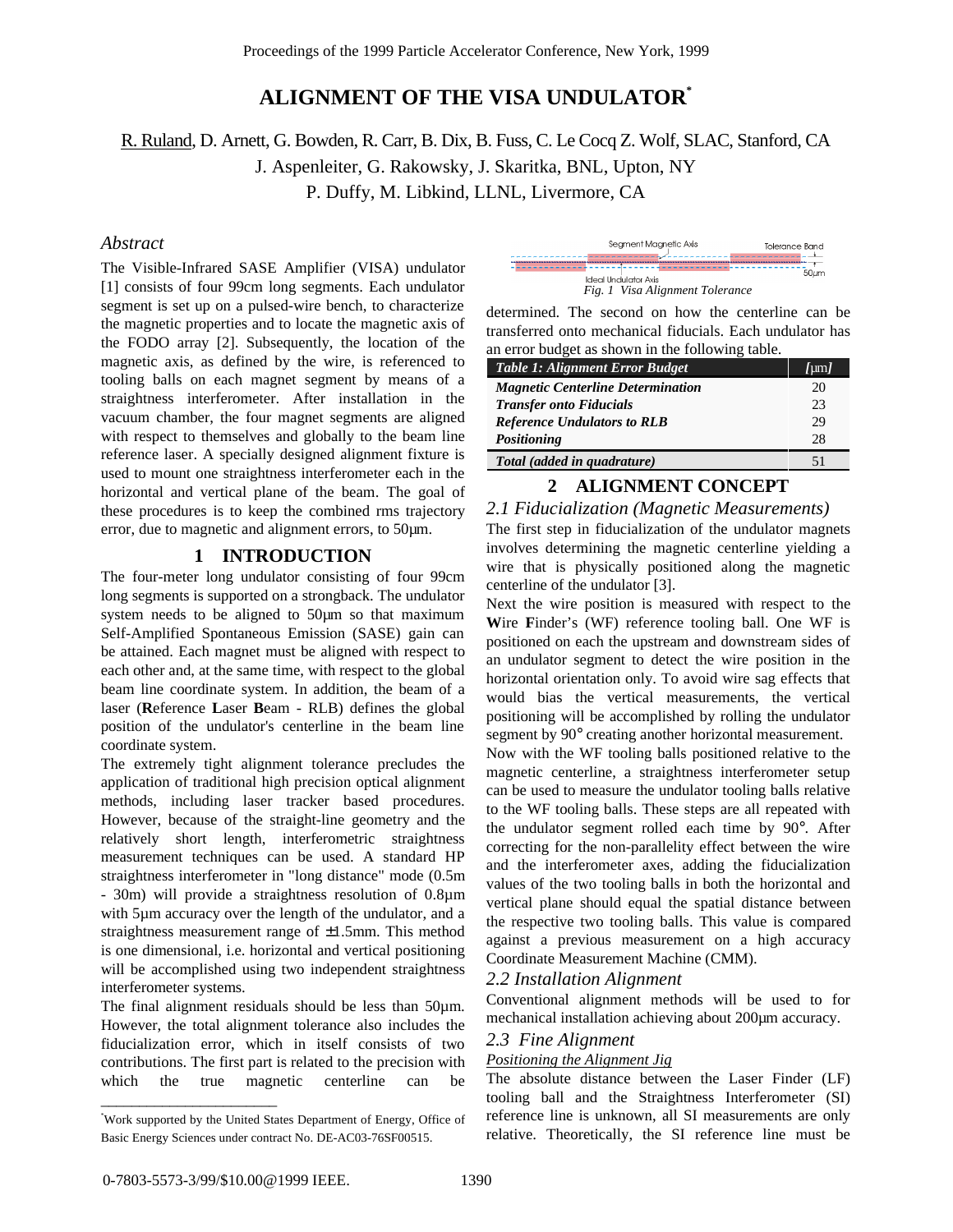precisely parallel to the RLB in order to avoid applying corrections to each undulator tooling ball measurement.

Using the same constant length offset bar for the "A" and "B" measurements, parallelity is



achieved when  $A1 + A2$  equals  $B1 + B2$ . However, tests have shown that it is difficult and time-consuming to achieve this condition. On the other hand, a parallelity of about 0.5 mm can be achieved quickly by adjusting the pointing of the interferometer laser. Therefore, the effects of the remaining skewness of the straightness interferometer axis with respect to the LF line will be taken out numerically by applying a similarity transformation.

### *Detect RLB Position with Laser Finders-Reference to SI*

A kinematic mount will be installed on both the upstream and downstream sides of the undulator assembly (fig. 2). This is necessary, since only one Laser Finder will be used to detect the RLB in order to avoid systematic errors. First, the LF is set into the downstream mount, and the RLB position is measured with respect to the horizontal and vertical tooling balls of the LF. Second, these tooling balls are referenced against the respective SIs integrated into the alignment jig. Last, these two steps are repeated for the upstream LF position.

### *Measure Positions of Undulator Segments With SI*

It should be stressed again that the SI is only a relative alignment tool. The capability to position the undulators to an absolute position is only gained through the absolute calibration of the LF. The absolute calibration of the LF yields a metric measurement of the horizontal and vertical projected distances between the RLB and the LF tooling balls in the horizontal and vertical planes, respectively. The subsequent SI measurements let us relate the unknown undulator segment fiducial positions to the known LF positions. To create an accurate snap shot of an undulator segment's position, the horizontal and vertical SI readings are taken simultaneously.

### *Position Undulators*

Before the position correction values can be calculated, the SI readings need to be corrected for the non-parallelity of the RLB and SI coordinate systems. A similarity transformation (fig. 3) is used to compute the corrected SI readings. The basic similarity

transformation can be written as:

$$
\begin{pmatrix} x \\ y \end{pmatrix} = \begin{pmatrix} t_x \\ t_y \end{pmatrix} + \begin{pmatrix} \cos \theta & \sin \theta \\ -\sin \theta & \cos \theta \end{pmatrix} \begin{pmatrix} u \\ v \end{pmatrix}
$$

The three unknowns:  $t_x$ ,  $t_y$ ,  $\theta$  can be determined by substituting the coordinates of two points known in both systems into a set of four equations. Because the coordinate systems are almost parallel, only approximations for *x* and *u* are required. Subsequently, the solution of the



equation yields the unknown offset value of an undulator fiducial from the RLB axis. This offset reduced by the fiducial's fiducialization value (FV) gives the position adjustment value  $(\Delta P)$ . The undulator's position is then adjusted under the control of the SI.

#### *Quality Control*

After all adjustments are applied, the undulator fiducial positions are recorded. Due to the geometry and construction of the supports, a slight coupling between the adjustment axes is to be expected. This might require iterating the last two steps.

$$
\Delta P_i = RLB + \overline{SI}_{RLB} - FV_i - \overline{SI}_i
$$

# **3 IMPLEMENTATION**

## *3.1 Fiducials*

Fiducials are measured independently and considered as such for both horizontal and vertical coordinates. The single dimensionality does not, however, represent a limitation. To obtain micron type results, great care must be taken to avoid any kind of first order errors. Hence, in high precision industrial metrology, measurements are always taken in the principal plane, i.e. horizontal measurements are carried out in the horizontal plane and vertical measurements in the vertical plane, respectively. Consequently, the undulator is designed to have the horizontal fiducials on the side and the vertical fiducials on the top. For redundancy reasons tooling balls are also placed on the opposing sides (fig. 4).

### *3.2 Straightness Measurements*

The SI is not much different from a typical distance measurement interferometer. The Michelson

interferometer is replaced by a Wollaston prism and the retro reflector by a straightness reflector. To measure straightness, however, the reflector is held fixed, and the



Wollaston prism moves along the to be measured object. Since the interferometer counts fringes, the beam signal must never be interrupted, e.g. due to a deviation of the prism from the beam or by blocking off the beam transport, since this would cause the interferometer to loose count. To prevent a possible deviation of the prism from the beam path and to also maintain maximum

measurement range to both sides, i.e. to keep the prism centered on the beam, the prism is usually mounted to a carriage riding on a precision guide rail. Because the rail moves the prism parallel to the measurement object, an interface between the prism and the



fiducials is needed such as a constant distance rod. Whenever the prism is near a fiducial, the rod is inserted between the prism and the fiducial. To facilitate the insertion and to provide constant measurement conditions,